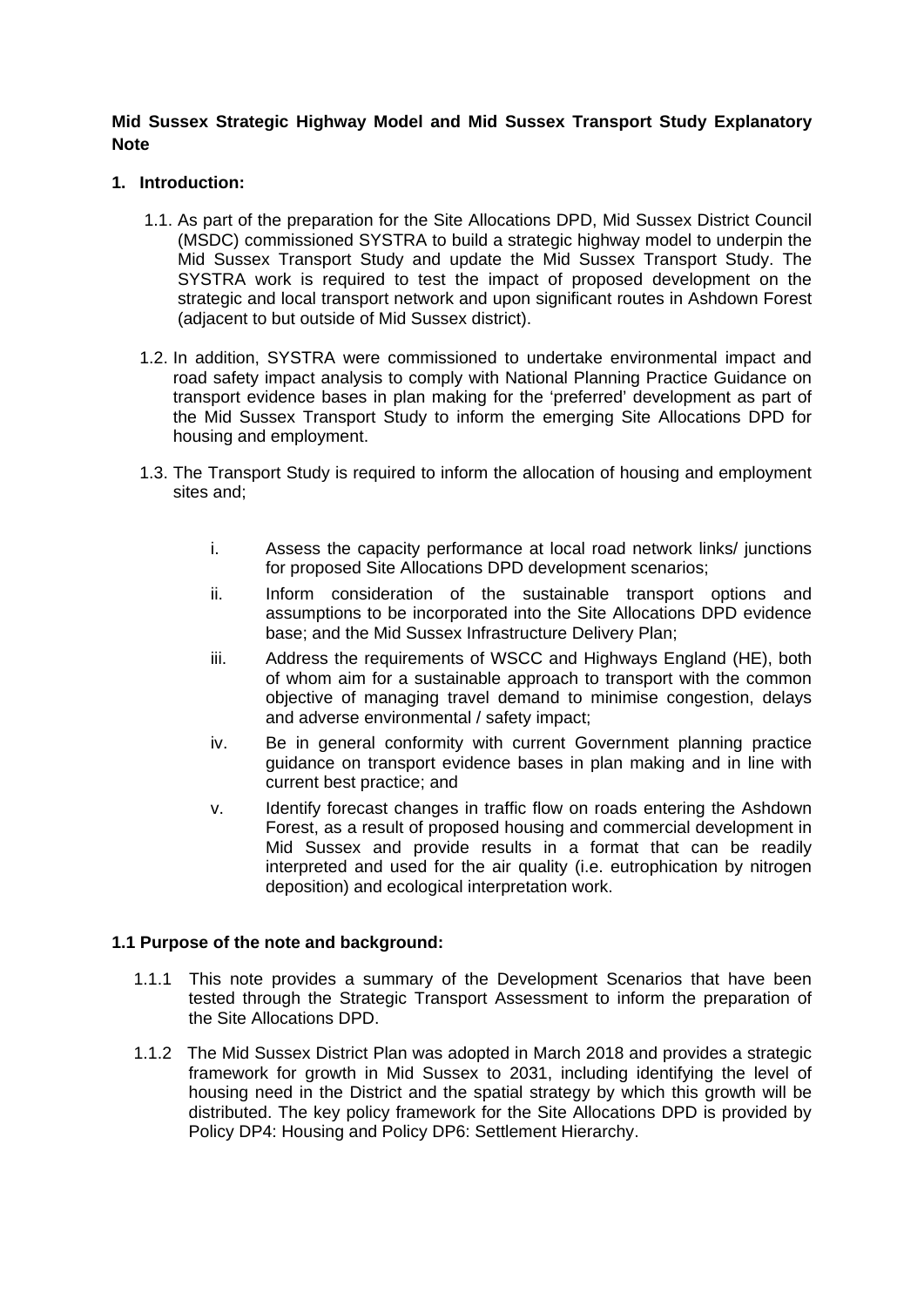1.1.3 The Site Allocations DPD cannot change the adopted spatial strategy or settlement hierarchy set out in the District Plan. The sites allocated in the DPD are therefore consistent with the strategy set out in Policies DP4 and DP6 of the adopted District Plan.

# **2. Development Scenario Testing:**

- 2.1 Various Development Scenarios have been tested and refined over a number of iterations, with a total of 8 different Scenarios being tested overall; each is broadly summarised below. Each Scenario has been assessed against a 2031 Reference Case Scenario which includes recently committed highway infrastructure, committed development in the District and background growth. This acts as a baseline when assessing the impacts of the development Scenarios; the Reference Case has been updated accordingly over the period of testing, from Reference Case 1 (tested against Scenario 1) in the first scenario test up to the most recently updated Reference Case 5 (tested against Scenarios 7 & 8). The changes made to the 2031 Reference Case therefore means that the results of each of the Scenarios cannot be directly compared and should be considered in context with the relevant baseline.
- 2.1.1 The various Scenarios tested through the Transport Study have helped inform the plan making steps which have been undertaken to determine the preferred list of sites. Scenarios 7 and 8 most closely match the 'reasonable alternatives' considered by the Sustainability Assessment (SA) however they also include some additional housing sites which have not ultimately been taken forward. The impacts of Development Scenarios  $1 - 6$  were tested without mitigation whilst Development Scenarios 7 & 8 were tested both without and with mitigation. The results of each of the Scenarios along with a summary table of the affected junctions are available on request.

### Development Scenarios 1, 2 and 3:

- 2.1.2 Development Scenarios 1 3 represent a consistent group of 28 housing sites selected from the SHELAA (April 2018) which were selected on a high level basis ahead of any technical work on sites, in order to broadly test the adopted spatial strategy and settlement hierarchy as set out in Policies DP4 and DP6 of the District Plan. The differences are summarised below.
- 2.1.3 Scenarios 1 3 were tested in order to broadly assess whether the spatial distribution of development, largely consistent with the housing targets for each settlement set out in accordance with Policies DP4 and DP6, worked in transport terms. No detailed assessment of the sites themselves had been undertaken at this stage and the sites were simply chosen on the basis of their location in each of the settlement categories and the potential yield in order to meet the residual figures defined in the District Plan.
- 2.1.4 Scenarios 2 and 3 assisted in providing an assessment of the differing impacts between the North and South Science and Technology Park site options with the only variation between the two Scenarios being the Science Park's location.

*Scenarios 1 – 3 variations:* 

| Scenario 1:   In addition to the 28 housing sites, this Scenario includes a Science and |
|-----------------------------------------------------------------------------------------|
| Technology Park at Hickstead south of the A2300                                         |
|                                                                                         |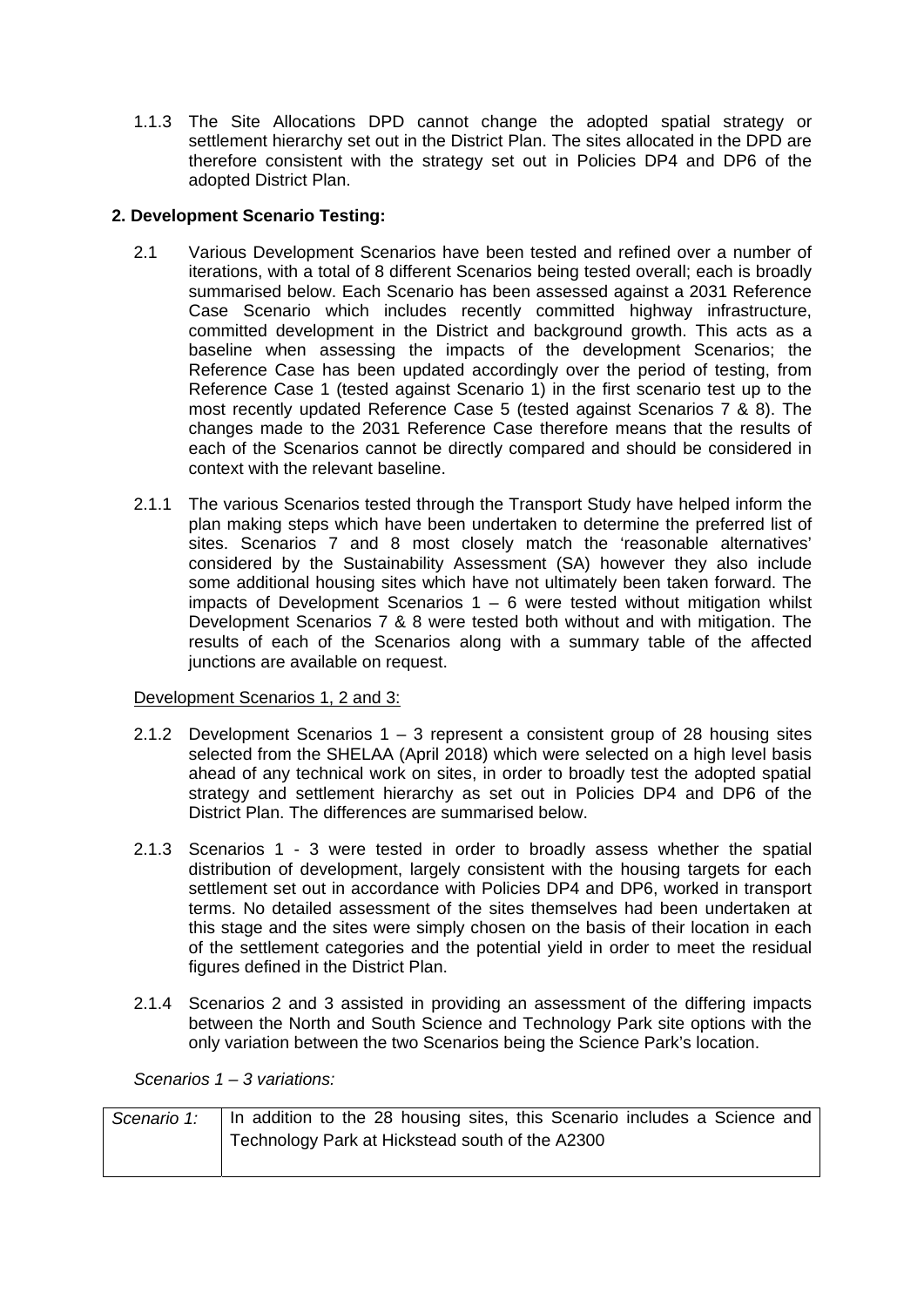| Scenario 2: | In addition to the Scenario 1 sites and previous committed sites this Scenario<br>includes new housing commitments, updated to January 2019. It also<br>includes the Horley Business Park, allocated in the Reigate and Banstead<br>Local Plan and employment sites at Bolney; Bolney Nursery and Marylands<br>Nursery along with the Science and Technology park located north of the<br>A2300 east of Hickstead. |
|-------------|--------------------------------------------------------------------------------------------------------------------------------------------------------------------------------------------------------------------------------------------------------------------------------------------------------------------------------------------------------------------------------------------------------------------|
| Scenario 3: | Scenario 3 is as per Scenario 2, other than the Science and Technology park<br>east of Hickstead is located south of the A2300 in this scenario.                                                                                                                                                                                                                                                                   |

## Development Scenarios 4, 5 & 6:

2.1.5 Scenarios 4 – 6 are standalone Scenarios, each Scenario represented a potential package of sites with 32 housing sites in common, plus a constant set of proposed employment sites. Each Scenario tested the same employment sites as Scenarios 1 – 3, but only tested the Science and Technology Park *South* of the A2300, on the basis this was determined to be the 'worst case scenario' in transport terms, ascertained from the results of scenario testing 2 and 3. The results of these Scenarios are combined in a single note and are available on request; each was tested without mitigation only in relation to Baseline Reference Case 4.

## *Scenarios 4 – 6 variations:*

| Scenario 4: | This Scenario includes 32 housing sites across the District, along with the<br>Haywards Heath Golf Club.                                                                                                                                                     |
|-------------|--------------------------------------------------------------------------------------------------------------------------------------------------------------------------------------------------------------------------------------------------------------|
| Scenario 5: | This Scenario includes a total of 36 housing sites – this represents the 32<br>sites tested in Scenario 4, along with 4 additional sites (not contained within<br>Scenario 4) at South of Folders Lane and does not include the Haywards<br>Heath Golf Club. |
| Scenario 6: | This Scenario includes a total of 42 housing sites, represented by the 32<br>constant housing sites plus an additional 10 across Settlement Categories 2,<br>3 and 4.                                                                                        |

# Development Scenarios 7 & 8

2.1.6 Scenarios 7 & 8 closely represent the two final 'reasonable alternatives' following further technical evidence testing as part of the detailed sites selection process. Each Scenario has 26 housing sites in common and tests consistent employment sites across both including the *north* Science and Technology Park. Note that, following further work documented within Site Selection Paper 3: Housing, 6 of the housing sites have been removed from the Site Allocations process (these are small in scale and are more likely to proceed as windfall sites in the future).